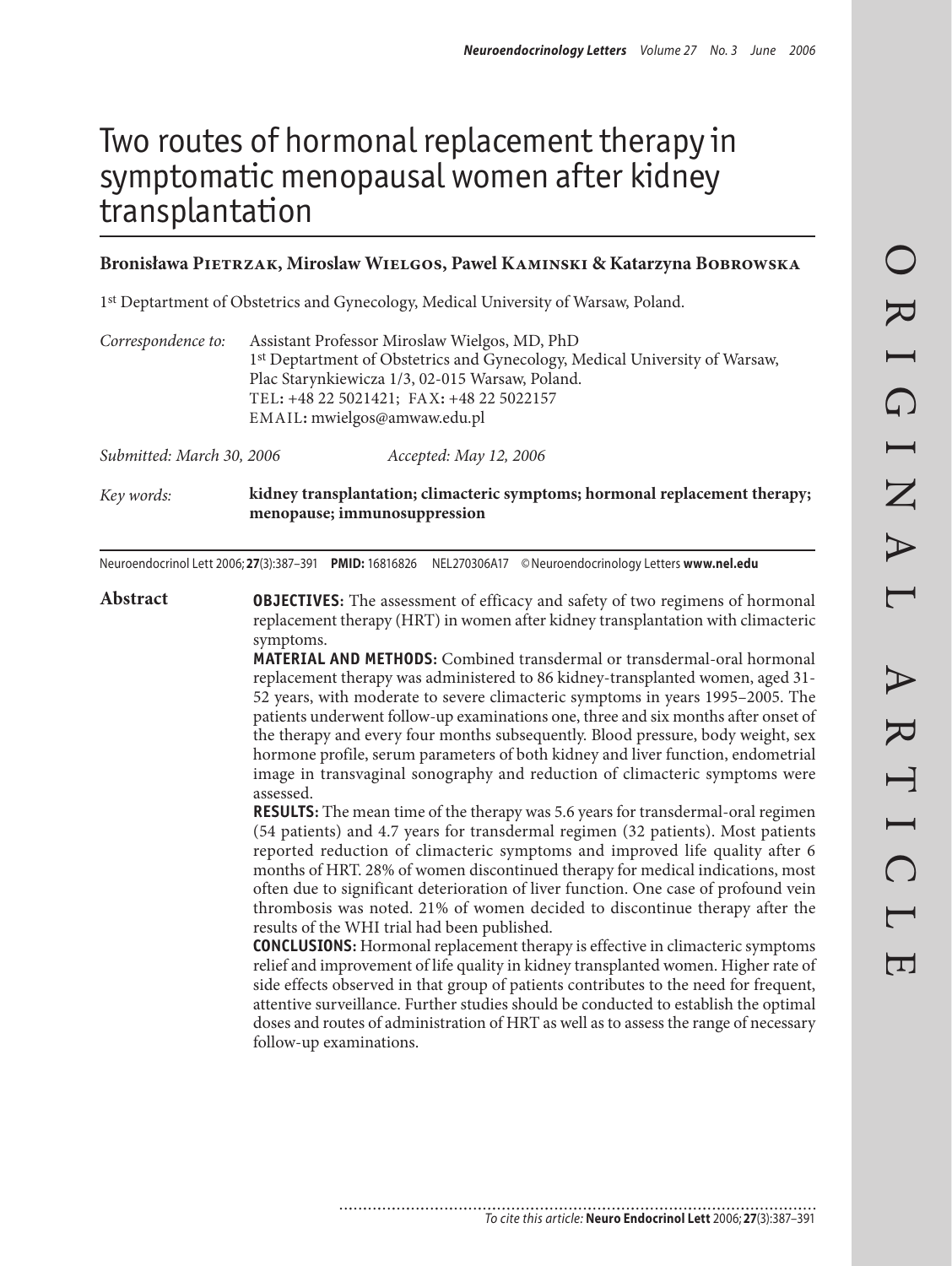#### *Bronisława Pietrzak, Miroslaw Wielgos, Pawel Kaminski & Katarzyna Bobrowska*

| <b>Abbreviations &amp; units:</b> |                                                  |
|-----------------------------------|--------------------------------------------------|
| E <sub>2</sub>                    | – estradiol                                      |
| FSH                               | - follicle stimulating hormone                   |
| WHI                               | - Women's Health Initiative                      |
| <b>HERS</b>                       | - Heart and Estrogen/Progestin Replacement Study |
| ASPAT                             | - aspartate aminotransferase                     |
| ALAT                              | - alanine aminotransferase                       |
|                                   | PAP smear – Pappanicolau smear                   |
| <b>TVS</b>                        | - transvaginal sonography                        |
| <b>SD</b>                         | - standard deviation                             |
|                                   | – liter                                          |
| dl                                | - deciliter                                      |
| ml                                | - milliliter                                     |
| pg                                | - picogram                                       |
| mq                                | - milligram                                      |
| IU                                | - International Units                            |
| mm                                | – millimeter                                     |

## **Introduction**

Kidney transplantation is commonly accepted treatment of end-stage renal failure. The development of new operative techniques and new, more effective immunosuppressive agents has resulted in constantly increasing number of kidney-transplanted patients worldwide. Introduction of cyclosporine into the immunosuppressive treatment in seventies of the twentieth century followed by addition of new agents such as tacrolimus, mycophenolan mophetil and rapamycine into the immunosuppressive regimens led to the extension of graft survival period. Nowadays most graft-recipients are given the opportunity to lead normal life and continue their professional careers.

Until the end of 2004 there were 2771 female graft recipients with active graft in Poland. 818 women were between 45 and 55 years of age. Slow, but constant grow of the mean age at the time of grafting has been observed, only during the last decade from 38.3 years to 43.2 years [12]. Such tendency is associated with the increasing population of female graft recipient of menopausal age, who may benefit from the use of hormonal replacement therapy to achieve the best quality of life. Moreover hormonal replacement therapy seems to be particularly indicated in that group of women. Long period of uremia with the impaired function of the hypothalamus-pituitary-ovary axis results in chronic estrogen deficiency, and sometimes in premature menopause. There are also literature data revealing decreased levels of melatonin in hemodialyzed patients with end-stage renal disease [10]. Melatonin is well recognized as a hormone affecting both immunological and endocrine systems and its deficiency may influence different vital processes. Years of hemodialysis and long-term treatment with glicocorticosteroids increase the risk of osteoporosis development. Hormonal replacement therapy offers the patients relief of menopausal symptoms and urogenital atrophic changes as well as prevention and treatment of osteoporosis.

Until recently HRT was believed to decrease the risk and delay the development of cardiovascular diseases. In reflect of the results of the Heart and Estrogen/progestin Replacement Study – HERS [6] and the Women's Health Initiative – WHI [15] trial the HRT benefits on secondary prevention of cardiovascular diseases were challenged [7]. The role of HRT in primary prevention was also questioned. When final WHI reports and the results of the Million Women Study had been published, the recommendations for HRT use were created [3,14]. Experts expressed, however, their negative attitude to all mistakes associated with both of the trials and emphasized the opposite, beneficial aspects of HRT reported in observational studies [11,13].

There are few reports on HRT use in kidney transplanted women [1,9]. In the study we assess our ten-yearexperiences in two regimens of HRT use (transdermal and transdermal-oral) in female kidney recipients.

# **Material And Methods**

86 women after kidney transplantation, who received hormonal replacement therapy in years 1995–2005 were enrolled in the study. The mean age of patients on therapy onset ranged from 31 to 51 years (mean 44.5, SD 7.68). The period from transplantation varied from 3 months to 13 years (mean 5.8 years, SD 3.2). Before onset of the therapy the follicle stimulating hormone (FSH) levels were above 50 IU/l and estradiol  $(E_2)$  levels beneath 30 pg/ml in all graft recipients. All women reported moderate to severe menopausal symptoms assessed with the use of Kupperman index. Graft function was stable with serum creatinine levels varied from 0.7 to 1.9 mg/dl (mean 1.5 mg/dl, SD 0.23). All patients received individually adjusted regimens of immunosuppressive agents.

The underlying renal diseases were chronic glomerulonephritis (50 patients), chronic pyelonephritis (24 patients), policystic renal degeneration (4 patients) and renal failure of unknown origin (8 patients).

54 patients (group A) received transdermal-oral combined sequential HRT: 0.05 mg of estradiol daily for 21 days in transdermal path and 5 mg of lynestrenol orally for 12 days of the cycle. In seven-day-break in HRT administration uterine bleeding appeared. 32 patients (group B) with impaired initial parameters of liver function received transdermal combined continuous HRT: 0.05 mg of estradiol for 28 days and 250 mg of noretisterone acetate for 14 days of the cycle.

Examinations were performed on HRT onset, after one, three and six months of the therapy and every four months subsequently. Blood pressure, body weight and serum levels of creatinine, aspartate aminotransferase (ASPAT), alanine aminotranferase (ALAT), total bilirubin, FSH and estradiol were measured on every visit. The urogenital atrophy was assessed on gynecological examination. Data on the intensity of menopausal symptoms including hot flushes, night sweats, insomnia, nervousness, irritability, loss of concentration and depression were collected. PAP smear was obtained and mammography was performed on therapy onset and yearly afterwards in every patient. Furthermore every six months transvaginal sonography was performed with the special interest of endometrial thickness.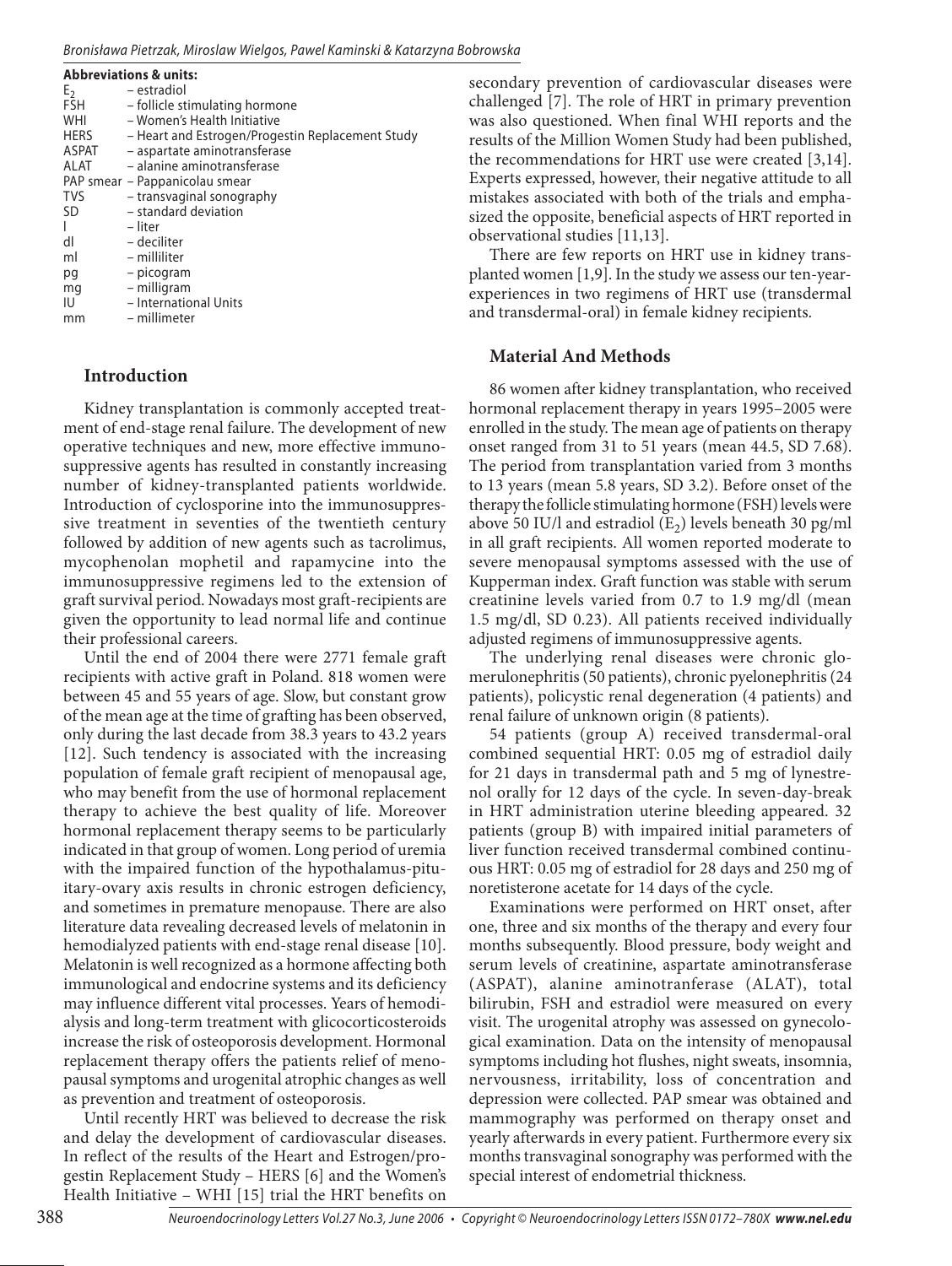

**Fig. 1.** Reduction of menopausal symptoms assessed with Kuperman index.



**Fig. 2**. Side-effectsof HRT observed in kidney transplanted women

## **Results**

All patients from both groups reported beneficial effects as early as after the first course of HRT. After three months significant relief of climacteric symptoms was observed. After six months 80% of patients reported total regression of climacteric symptoms while the remaining group noted only mild complaints (Fig.1).

Significant decrease of FSH levels was observed after three months of the therapy: from 129 IU/l (SD 30.1) to 38 IU/l (SD 26.1) in group A and from 113 IU/l (SD 32.2) to 40 IU/l (SD 28.1) in group B. Simultaneously  $E_2$  levels increased from 18.5 pg/ml (SD 5.8) to 98.6 pg/ml (SD 33.2) in group A and from 19.0 pg/ml (SD 9.5) to 88.9 pg/ml (SD 37.2) in group B.

All women experienced uterine bleedings of mild or moderate intensity after onset of HRT. 20% (11/54) of patients from group A and 25% (8/32) of patients from group B reported irregular staining or bleedings of mild intensity within the first year of the therapy.

The baseline endometrial thickness on TSV was 3.0 mm  $(1-5$  mm) in group A and 3.5 mm  $(1-5$  mm) in group B. After six months of HRT endometrial thickness assessed between 9th and 12th day of the cycle increased to 7 mm  $(4.5-12$  mm) and 8 mm  $(5-13$  mm) respectively. No case of endometrial cancer or hyperplasia was noted in the group of 19 graft recipients who underwent dilatation and curettage (D&C) for abnormal uterine bleedings or abnormal endometrial picture on TVS. Ten women from group A and five from group B experienced severe mastalgia during the first six months of the therapy. Spontaneous regression of complaints was observed in all patients. No case of breast cancer was noted in the study group. Serum creatinine levels remained stable. HRT did not lead to significant blood pressure increase. After six months of the therapy significant rise of body weight (over four kilograms) was noted in six patients from group A and in one patient from group B. Four of those women, however, received HRT in the first year after kidney transplantation and the observed weight gain may have been related rather to the post-transplant

normalisation of metabolism than to the influence of HRT (Fig.2).

The mean time of the therapy was 5.6 years in group A and 4.7 years in group B. 24 patients discontinued therapy for medical indications. One woman from group A developed profound vein thrombosis and the remaining patients had significant deterioration of liver function (Fig. 3, 4, 5). 18 patients decided to discontinue therapy, in most cases after the results of the WHI trial had been published.

#### **Discussion**

Symptoms associated with estrogen deficiency lead to considerable deterioration of life quality in vast majority of menopausal patients. Menopausal female graft recipients additionally suffer from long-term consequences of the underlying disease and side effects of immunosuppressive therapy. Hormonal replacement therapy is known to be the most effective method of climacteric symptoms relief. Besides it is associated with the improved bone density and decreased risk of osteoporotic fractures [4]. That issue seem to be extremely important in the group of kidney graft recipients since long period of hemodialysis as well as long-term therapy with glicocorticosteroids put those women at high risk of osteoporosis development.

Transplant women from the study group reported effective relief of climacteric symptoms with associated improvement of life quality. According to the results of randomized trials the decrease in risk of endometrial cancer, colorectal cancer and osteoporotic fractures was expected in the study group. However, the benefits were supposed to be accompanied by the increase in risk of cardiovascular events, stroke and breast cancer, thus regular attentive follow-up was needed in patients receiving HRT. It should be emphasized, however, that the WHI trail did not take into account the effects of HRT in women under 60, therefore HRT use in younger patient does not have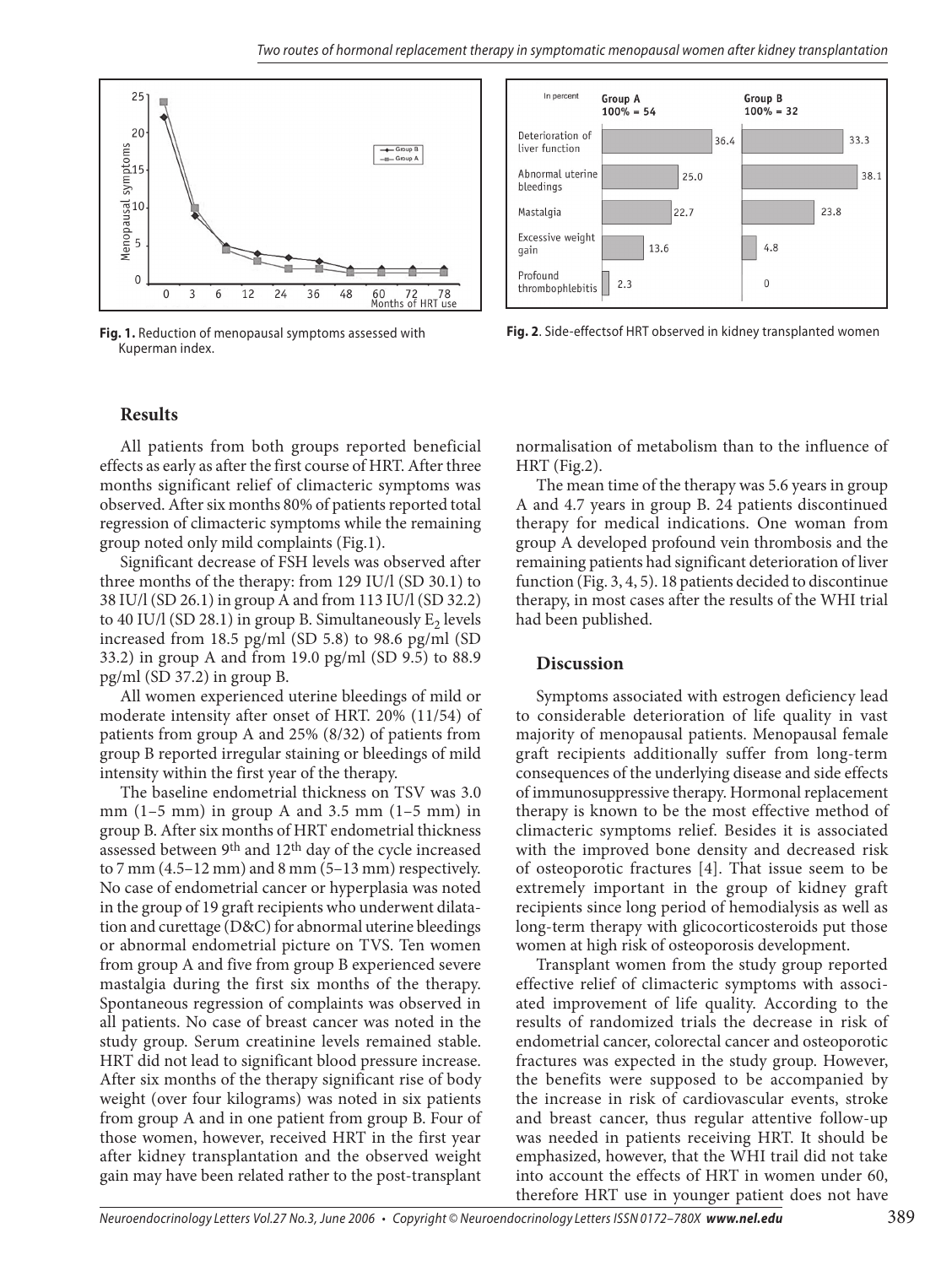

**Fig. 3.** Serum alanine aminotransferase (ALAT) concentration of HRT in kidney transplanted women.

**Fig. 4.** Serum asparagine aminotransferase (ASPAT) concentration on HRT in kidney transplanted women.





**Fig. 5.** Serum bilrubin concentration on HRT in kideny transplanted women.